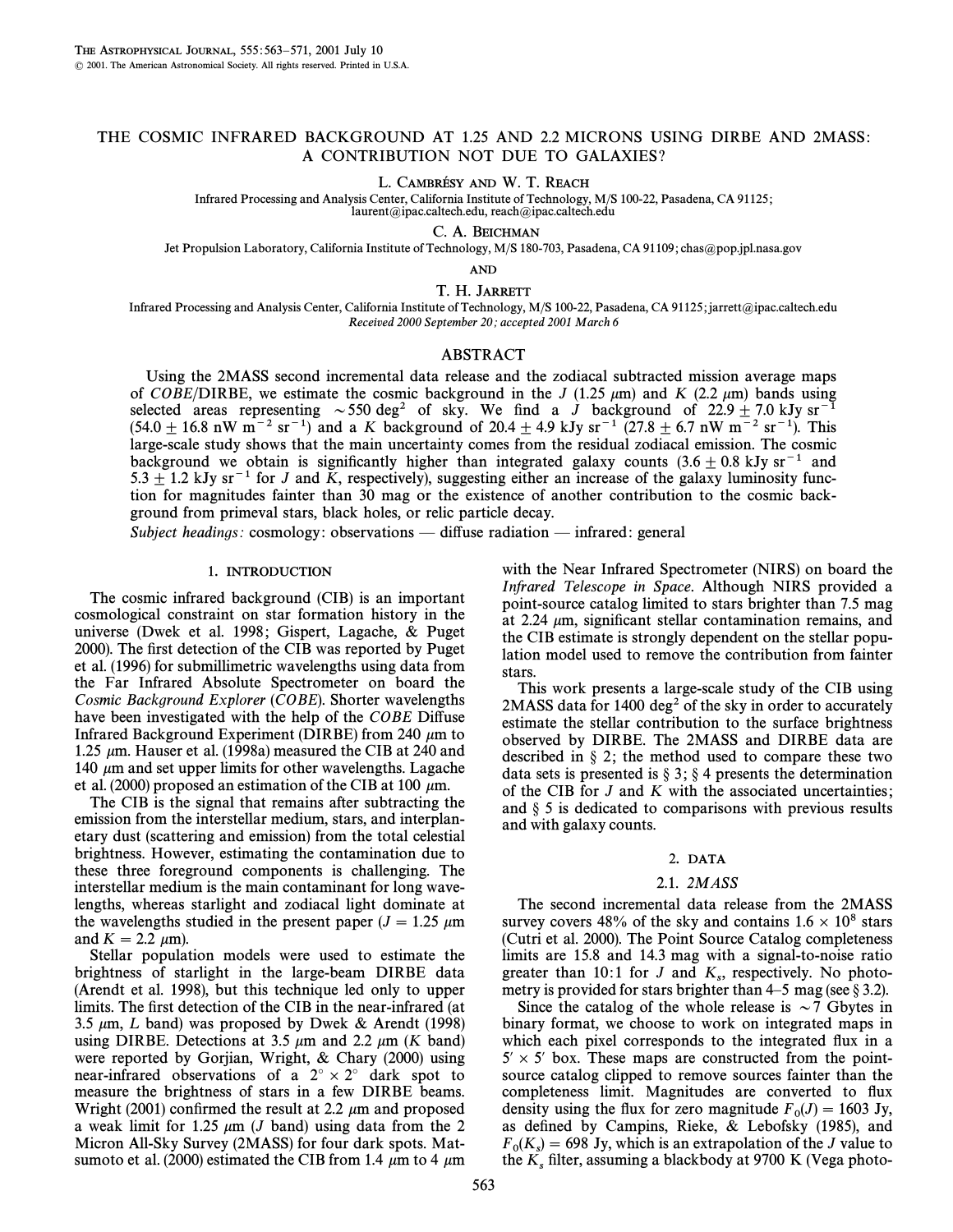metric system). Uncertainties on these photometric zero points are about 2% and do not affect our results. Each  $5' \times 5'$  box contains the sum of the point-source fluxes in the area.

The resulting image in an Aitoff (equal area) projection consists of  $4321 \times 2161$  pixels. This size is reasonable, and the image can be handled globally. Errors resulting from this pixelization are negligible since  $5'$  is small compared to the DIRBE beam of  $1^\circ$  (see below).

We should point out that the 2MASS  $K_s$  filter (2.17  $\mu$ m) and the DIRBE K filter (2.2  $\mu$ m) are slightly different. Persson et al. (1998) discuss the K to  $K_s$  transformation and present a list of photometric standards in both colors. Moreover, as Pahre & Mould (1994) point out, the  $K_s$  bandpass is intermediate between K and K', and rough corrections of  $K<sub>s</sub>$  to K can be obtained by averaging K' and K. This transformation is well defined by Wainscoat & Cowie (1992):  $K' - K = (0.22 \pm 0.03)(H-K)$  for  $0 <$  $H-K < 0.4$  (K' $-K \sim 0.07$  otherwise). For example, for a K5 spectral type star, we would obtain  $K_s - K \sim 0.01$ . This correction is negligible compared to uncertainties described correction is negligible compared to uncertainties described further in the paper, and differences between 2MASS and DIRBE filters will be ignored in the following analysis.

## 2.2. DIRBE

Cryogenic DIRBE operation took place from 1989 December to 1990 September. During these 10 months, the sky was observed at the rate of half of the sky per week in 10 bands, from 1.25  $\mu$ m to 240  $\mu$ m (Hauser et al. 1998a). The DIRBE instrument was designed to make accurate absolute sky-brightness measurements, with a stray light rejection of less than 1 nW  $m^{-2}$  sr<sup>-1</sup> and an absolute brightness calibration uncertainty of 0.05 and 0.03 nW m<sup>-2</sup> sr<sup>-1</sup>, at 1.25 and 2.2  $\mu$ m, respectively.

The zodiacal light is the first component along the line of sight and must be removed using an interplanetary dust model (e.g., Kelsall et al. 1998). However, these models are not unique (see Wright 1998 and Gorjian et al. 2000 for another model). Artifacts still remain. In the following analysis, we use the zodiacal subtracted mission average (ZSMA) maps produced by the DIRBE team (Hauser, Kelsall, & Weiland 1998b). The zodiacal light intensities were subtracted week by week, and the residual intensity values were averaged to create the ZSMA maps.

To compare DIRBE and 2MASS, we need precise knowledge of the DIRBE beam in both  $J$  and  $K$  bands. The 42' beam size commonly mentioned in the literature is only valid for daily maps, not for the annual maps used here. The

beam for the J band is presented in Figure 1. This is an effective beam profile (provided with DIRBE maps), which measures the relative response of DIRBE to a point source, including the effects of sky scanning and data sampling rates. The beam for the annual maps corresponds to an average of the effective beam for all orientations (Fig. 1). Similar results are obtained for  $J$  and  $K$ , and the full width at half-maximum (FWHM) of both beams is  $\sim 1^\circ$  (solid angle  $\sim$  0.78 deg<sup>2</sup>).

## 3. METHOD

# 3.1. 2MASS Integration on DIRBE Pixels

First, we exclude from this study regions of the sky for which we know that the CIB cannot be straightforwardly extracted because of, e.g., high stellar density, interstellar cirrus (which is responsible for emission and scattering), and residual zodiacal light structures in the DIRBE maps.

We keep only regions that satisfy the following criteria : (1) high Galactic latitude:  $|b| > 40^{\circ}$ , (2) low DIRBE 240  $\mu$ m flux in order to eliminate diffuse emission or scattered light from cirrus clouds:  $I_{240} < 3$  MJy sr<sup>-1</sup>, (3) high<br>eclinic latitude:  $|R| \ge 30^\circ$  and (4) exclusion of the Magelecliptic latitude:  $|\beta| > 30^{\circ}$ , and (4) exclusion of the Magellanic Clouds.

The most straightforward way to remove the stellar component (2MASS) from the DIRBE flux is to work directly in the COBE coordinate system (projection on a cube) and to integrate the 2MASS maps on each DIRBE pixel. However, since the 2MASS data still contain coverage holes, we keep only those that are completely covered by 2MASS. The effective useful region covers, finally, about  $1400 \text{ deg}^2$ (Fig. 2).

### 3.2. Bright Stars

In the remaining 1400 deg<sup>2</sup> piece of sky,  $\sim$  25% of the pixels are contaminated by bright stars. Stars bright enough to be detected as point sources in DIRBE are saturated in 2MASS. Consequently their photometry cannot be derived from 2MASS to be subtracted from DIRBE.

Moreover, the DIRBE beam has a size of  $1^\circ$ , but the sampling of the data is 22'. Therefore, several pixels are contaminated by a bright star, and this contamination depends on the star position in the beam. To identify pixels affected by these stars, we use a median filter that deals with the 2MASS holes. A pixel is considered contaminated if it is brighter than the threshold,  $\mathcal{T}$ , defined by the median plus 2  $\sigma$ ,  $M + 2 \sigma$ , of the surrounding pixels in a 3° radius circle



FIG. 1.—(a) Effective DIRBE beam for daily maps (FWHM = 42) at 1.25  $\mu$ m. (b) Averaged beam for annual map (FWHM = 1°).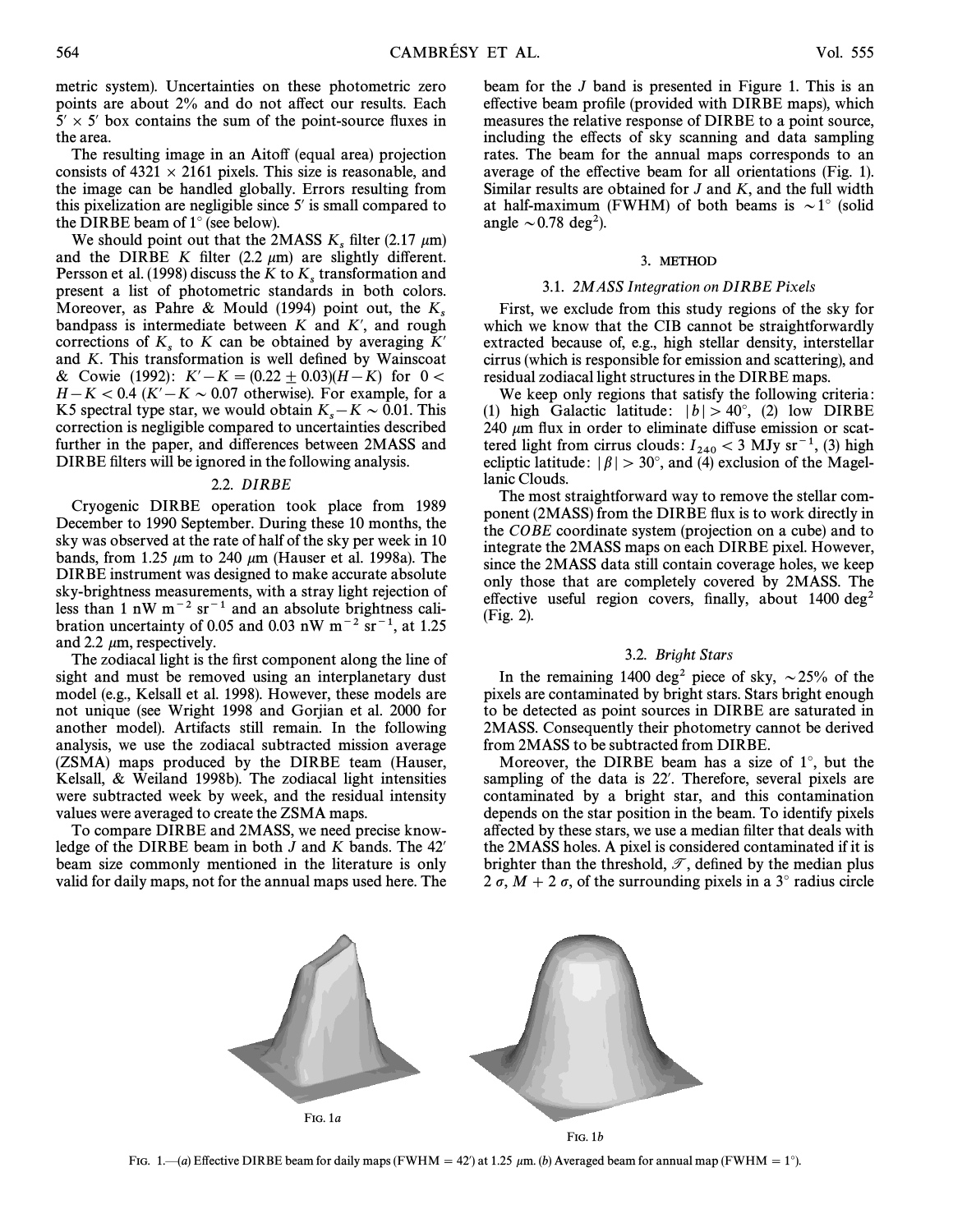

FIG. 2.—Aitoff projection in Galactic coordinates of the integrated 2MASS map (J) on DIRBE pixels. The large line represents the ecliptic plane. This study is limited to the areas inside the dashed curves (i.e., high Galactic and ecliptic latitudes); nonzero pixels correspond to  $\sim$  1400 deg<sup>2</sup>.

of the DIRBE – 2MASS map:  
\n
$$
\mathcal{F}^{i} = M^{i} \bigg( \sum_{i, r=3^{s}} \text{DIRBE} - 2 \text{MASS} \bigg) + 2 \sigma^{i} \bigg( \sum_{i, r=3^{s}} \text{DIRBE} - 2 \text{MASS} \bigg).
$$
 (1)

Pixels fainter than  $M - (2 \sigma)$  are also removed to avoid bias. In order to validate this operation, we use the 2MASS bright infrared star compilation (Tam et al.  $1999<sup>1</sup>$ ), which contains photometry for stars as bright as  $-4$  mag in J, H, and  $K_s$ . This compilation consists of data taken from the Hiterature and photometry extrapolations from LR 4S, MSX. literature and photometry extrapolations from IRAS, MSX, and 2MASS. Among the 343 stars brighter than  $J = 5$  mag in our regions of interest, 11 are not identified with the median filter (eq.  $[1]$ ). However, these remaining contami-

<sup>1</sup> See http://spider.ipac.caltech.edu/staff/raymond/2mass/birsc/ birsc.html.



FIG. 3.—The  $K_s$  source counts from 2MASS (*solid line*) and from the model used for faint stars (*dashed line*) and galaxy counts (*diamonds*) from Gardner et al. (1997). Shaded area corresponds to the model uncertainties. The vertical line shows the cutoff used in the 2MASS catalog; the model provides us with counts for fainter magnitudes. Note that at this location  $(l = 210^\circ, b = -50^\circ)$  galaxies dominate the counts for  $K_s > 16$ .

nated pixels are rejected by the robust linear fitting of DIRBE/2MASS brightness (see Fig. 4). After removing bright stars,  $1040 \text{ deg}^2$  of the sky remains.

### 3.3. Faint Stars

The 2MASS integrated brightness maps were limited to the formal completeness limits of 2MASS  $(J<sup>lim</sup> = 15.8$  mag,  $K_s^{\text{lim}} = 14.3$  mag). A model is required to estimate the con-<br>tribution of the fainter stellar population with respect to the tribution of the fainter stellar population with respect to the position in the sky. We use a model in which the number and distribution of Milky Way stars, as seen in the near- to mid-infrared, is adapted from the Bahcall & Soneira (1980) optical star-count model. We have employed the discrete population formalism of Elias (1978), Jones et al. (1981), Garwood & Jones (1987), and Jarrett (1992). The model includes the class III (evolved giant), class IV (subdwarf), and class V (main sequence) stellar populations. These are further divided into disk and spheroid spatial distributions (see Bahcall & Soneira 1980). The stars are discretely binned according to their spectral types, ranging from the hottest O stars to the coolest M dwarfs, giving a total of 22 separate spectral bins for the main-sequence stars and 12 for the luminous giants (ranging from G2 to M7 giant). The optical/infrared colors, Ñuxes, and luminosity functions per spectral type are based on empirical data (e.g., Koornneef 1983; 2MASS, ISO, and IRAS). Interstellar extinction is applied as a smooth exponential function of Galactic position, characterized by scale height and disk length. The model parameters were tuned using deep optical and infrared star counts. The resultant model was validated using the 2MASS survey down to  $J = 15$  and  $K_s = 14$  mag  $({\sim}2 \text{ mJy}).$ 

The result of the model for a typical high Galactic latitude field ( $l = 210°$ ,  $b = -50°$ ) is presented in Figure 3. As expected, 2MASS counts are complete to at least  $K_s = 14.3$ <br>mag. According to the model, less than 3% of the total mag. According to the model, less than 3% of the total stellar energy is contained in stars fainter than  $K_s = 14.3$ ,<br>and less than 0.1% of the total stellar energy is contained in and less than 0.1% of the total stellar energy is contained in stars fainter than  $K_s = 19$ . The model is useful for magnitudes ranging from 14.3 to  $\approx 20 \text{ in } K$ . Assuming a consertudes ranging from 14.3 to  $\sim$  20 in  $K_s$ . Assuming a conservative number-density uncertainty of a factor of 2 for these vative number-density uncertainty of a factor of 2 for these faint magnitudes, the resulting error will not exceed 3% of the total stellar flux.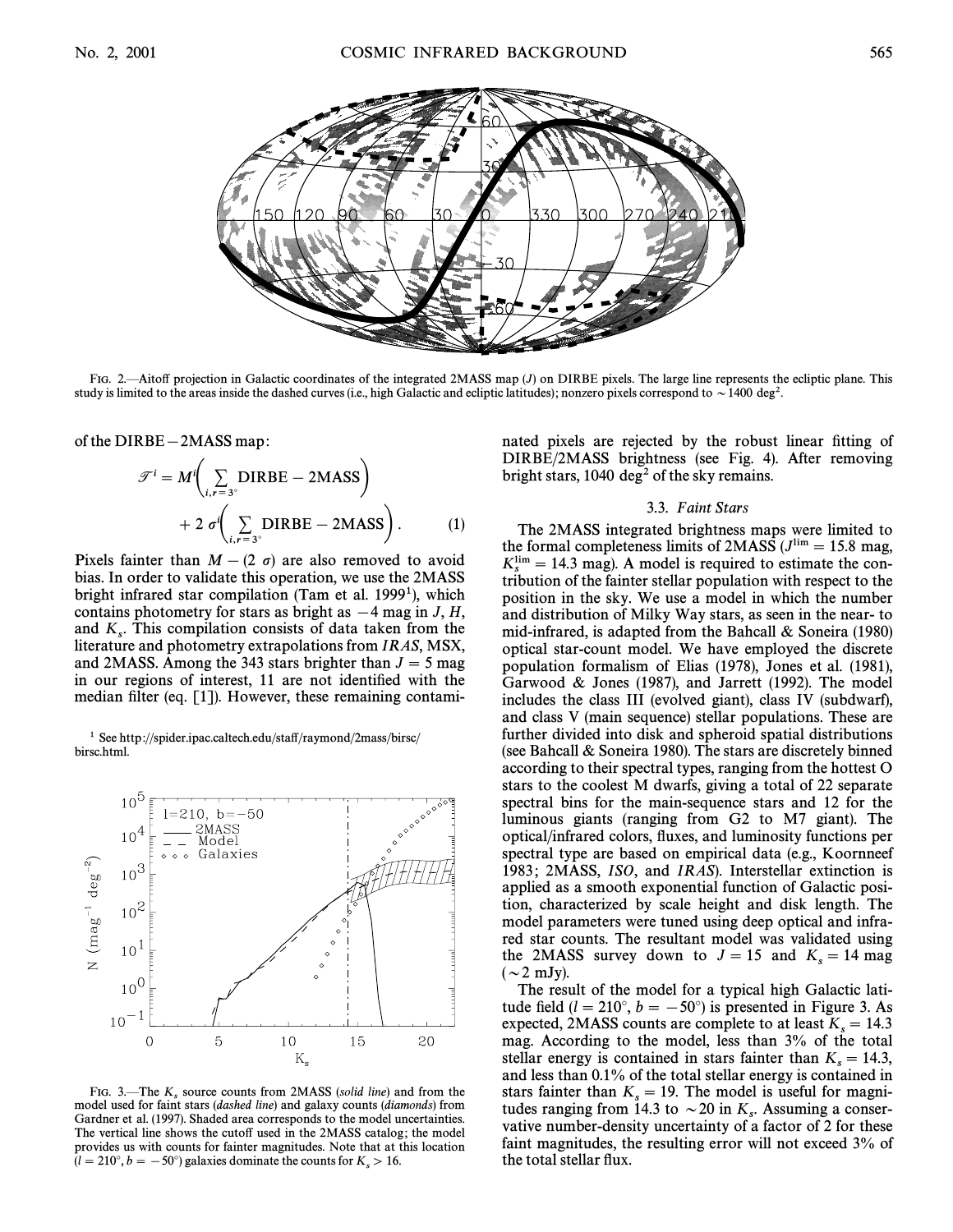# 4. RESULTS

# 4.1. DIRBE/2MASS Correlation

We choose four areas with a radius of  $5^\circ$  in order to illustrate the correlation between DIRBE and 2MASS. Pixels contaminated by bright stars have been filtered. Figure 4 shows the correlations for  $J$  and  $K$  bands. The main characteristics for each region are summarized in Table 1. We note that slopes are not exactly  $1 (\sim 1.07$  for J,  $\sim$  0.94 for K). This arises from the different calibration strategy used by DIRBE and 2MASS : DIRBE is calibrated with Sirius while 2MASS is calibrated with a list of calibration stars of many different spectral types (Cutri et al. 2000). These calibration differences affect only the slope of the DIRBE/2MASS relation, not the value of the intercept, which is the measure of the CIB.

Correlation coefficients show that the correlation is good for both colors (see Table 1). The CIB is obtained by removing the faint star contribution to the intercept value.

# 4.2. Zodiacal Contamination

Since the main error is suspected to come from the zodiacal subtraction in the DIRBE maps, a representation of the CIB versus the ecliptic latitude  $\beta$  is useful. For each pixel, we estimate the intercept of the DIRBE/2MASS linear correlation in a  $5^\circ$  radius area, and we remove the faint-star model from the DIRBE data. After this operation, we select regions with the best DIRBE/2MASS correlation, as



FIG. 4. DIRBE vs. 2MASS for four regions of 5° radius. Pixels contaminated by bright stars have been removed. Crosses correspond to pixels rejected by the 3  $\sigma$  robust fitting. See Table 1 for main characteristics.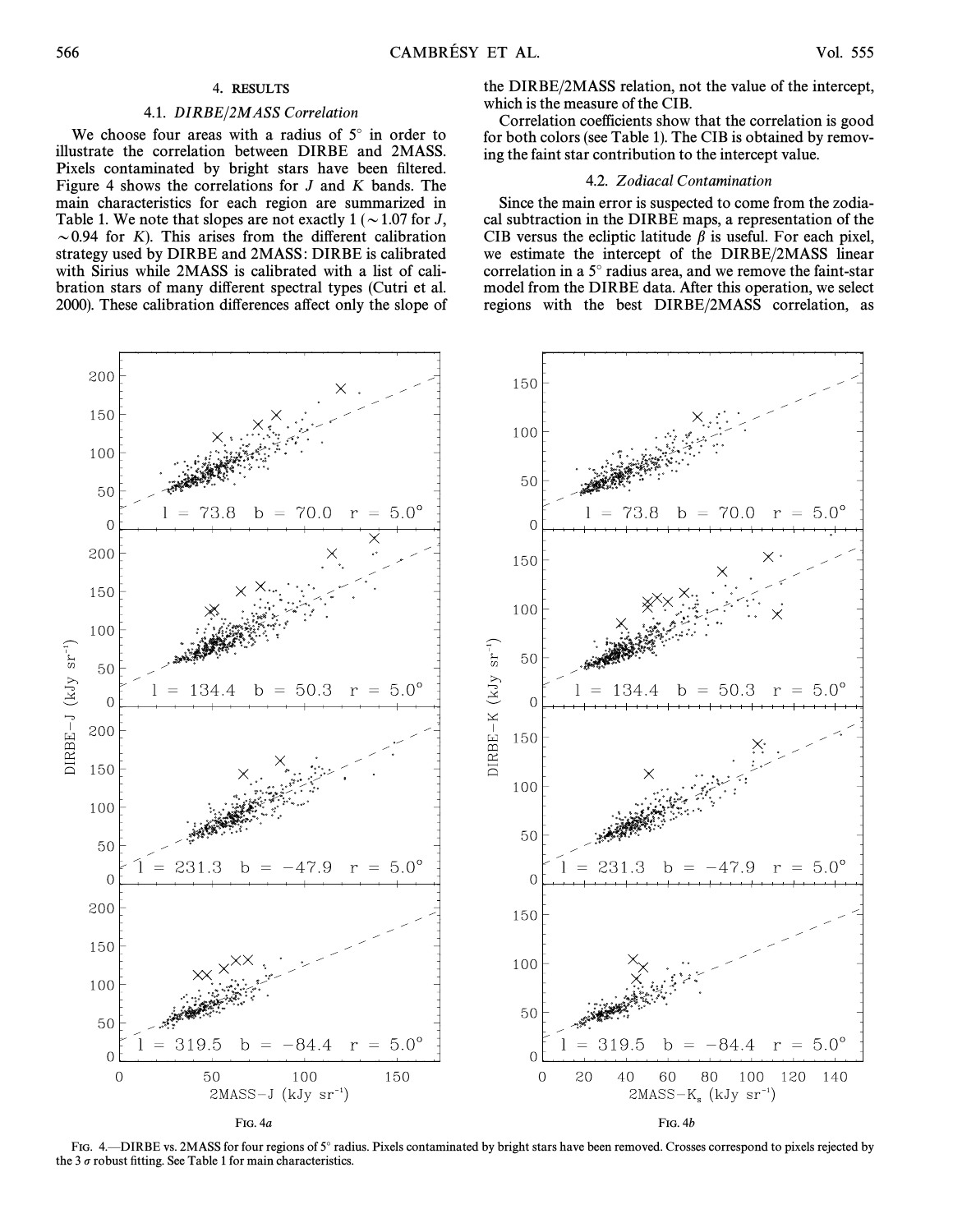TABLE 1 DIRBE/2MASS CORRELATIONS FOR THE FOUR AREAS

| Band | b<br>$(\text{deg})$ | $(\text{deg})$ | Number of<br>Pixels | Slope         | Intercept<br>$(kJy sr-1)$ | Correlation<br>Coefficient | Faint Stars <sup>a</sup><br>$(kJy sr^{-1})$ | <b>CIB</b><br>$(kJy sr-1)$ |
|------|---------------------|----------------|---------------------|---------------|---------------------------|----------------------------|---------------------------------------------|----------------------------|
| $J$  | 70.02               | 73.84          | 407                 | $1.00 + 0.03$ | $26.9 + 1.6$              | 0.87                       | 1.44                                        | 25.5                       |
| $K$  |                     |                | 409                 | $0.89 + 0.02$ | $23.6 + 1.1$              | 0.87                       | 1.84                                        | 22.0                       |
| $J$  | 50.30               | 134.42         | 462                 | $1.08 + 0.03$ | $26.2 + 1.7$              | 0.88                       | 1.68                                        | 24.4                       |
| $K$  |                     |                | 472                 | $0.93 + 0.02$ | $22.0 + 1.0$              | 0.89                       | 2.34                                        | 19.8                       |
| $J$  | $-47.86$            | 231.32         | 386                 | $1.08 + 0.03$ | $21.2 + 1.9$              | 0.88                       | 1.81                                        | 19.2                       |
| $K$  |                     |                | 389                 | $0.96 + 0.02$ | $20.3 + 1.2$              | 0.91                       | 2.54                                        | 17.9                       |
| $J$  | $-84.42$            | 319.54         | 263                 | $0.98 + 0.04$ | $26.8 + 1.8$              | 0.82                       | 1.64                                        | 25.2                       |
| $K$  |                     |                | 260                 | $0.87 + 0.03$ | $23.9 + 1.1$              | 0.86                       | 2.05                                        | 22.1                       |

<sup>a</sup> Faint star ( $J > 15.8, K_s > 14.3$ ) contribution from the Jarrett model.

defined in Table 2. These values were obtained by examination of the histogram of each quantity and correspond to the peak value divided by 4. This selection leads to  $\sim$  550 deg<sup>2</sup> of reliable regions in the sky.

Figure 5 shows the resulting CIB versus ecliptic latitude for both colors with an additional plot of the DIRBE 25  $\mu$ m zodiacal subtracted surface brightness. For this figure, we include both low and ecliptic latitude points. The 25  $\mu$ m band is the most sensitive to the zodiacal light and contains subtraction residuals from the interplanetary dust model. Comparison of the 25  $\mu$ m plot with the CIB plots confirms that the scatter at low ecliptic latitude comes mainly from residual zodiacal effects.

Systematic uncertainties associated with the zero points of the interplanetary dust models are difficult to estimate. Kelsall et al. (1998) estimate them by choosing the largest among three models at high ecliptic latitude. Accordingly, conservative estimates of the systematic uncertainties in J and K are 6.25 kJy sr<sup>-1</sup> and 4.4 kJy sr<sup>-1</sup>, respectively. If the three models used to derive these numbers were equally distributed in the space of possible models, the given uncertainties would correspond to 1.6  $\sigma$ . Unfortunately, the models are probably not equally probable, and it is hard to interpret these numbers in terms of a confidence level. To be conservative, we assume that they correspond to 1  $\sigma$ . Theoretical uncertainties in the zodiacal light model are further discussed by Dwek et al. (1998).

Statistical uncertainties that come from the DIRBE/ 2MASS correlation and from the zodiacal light can be estimated directly from Figure 5 by measuring the rms deviation of the distribution. The resulting uncertainties are 2.7 kJy sr<sup> $-1$ </sup> for J and 2.1 kJy sr $^{-1}$  for K. A summary of the different uncertainty contributions is presented in Table 3. The presence of fluctuations in the residual sky brightness, especially in J, suggests a small contribution to the sky brightness by starlight scattered off of interstellar dust grains.

TABLE 2 SELECTION OF THE BEST DIRBE/2MASS CORRELATION AREAS

| Quantity                                |                     |                     |
|-----------------------------------------|---------------------|---------------------|
| Number of pixels $\dots\dots\dots\dots$ | > 80                | > 80                |
| Correlation coefficient                 | > 0.72              | > 0.82              |
| Mean square deviation                   | < 200               | < 80                |
| Intercept $\sigma$                      | < 2.8               | < 1.6               |
|                                         | $\leq 0.05$         | < 0.035             |
|                                         | $\in$ [0.97, 1.125] | $\in$ [0.85, 0.965] |

### 4.3. Local Interstellar Medium Contamination

Interstellar dust passing through the solar system will scatter and reemit absorbed sunlight. The volume within which sunlight is significant (compared to the interstellar radiation field  $[ISRF]$  is smaller than the size of the solar system itself: at visible wavelengths, sunlight exceeds the ISRF out to the Oort cloud  $({\sim}10^4 \text{ AU})$ , while at farultraviolet wavelengths, sunlight exceeds the ISRF only out to 800 AU (at 0.2  $\mu$ m) or less. The amount of interstellar dust close to the Sun was recently measured by the Ulysses and Galileo space probes (Grün et al. 1994); the volumetric cross section is  $n_d \sigma_d \simeq 2.9 \times 10^{-23}$  cm<sup>2</sup> cm<sup>-3</sup>. It was found that the size distribution is deficient in small particles relative to the interstellar size distribution, such that the surface area is dominated by particles with a size of  $\simeq$  0.4  $\mu$ m.

To estimate the brightness of sunlight scattered by local interstellar dust, we assume that the particles detected by Ulysses are spread uniformly throughout the solar system. The emission from dust in the inner solar system will have a detectable dependence on solar elongation angle and would have been included in the DIRBE zodiacal emission model (Kelsall et al. 1998). Therefore, in calculating the brightness of sunlight scattered by local interstellar dust that potentially contributes to an isotropic background, we integrate

from 3 AU outward. The brightness is  
\n
$$
I_{\text{LISM}} = \int_3^\infty \omega n_d \,\sigma_d \, I_\odot \, \Phi dL \,,
$$

where  $\omega$  is the albedo,  $I_{\odot}$  is the solar intensity, and  $\Phi$  is the scattering phase function. Using the properties of a mixture of astronomical silicates and graphite (Draine & Lee 1984), the albedo in the  $J$  and  $K$  bands is 0.42 and 0.21, respectively. For the phase function, we used a Henyey-Greenstein function with the asymmetry factor appropriate for the same mixture of astronomical silicates and graphite ( $g<sub>J</sub>$  =  $0.15$ ,  $g_K = 0.02$ ). The resulting brightness is  $I_{\text{LISM}} = 0.8$  and<br>0.3 kJ<sub>N</sub>  $\text{sr}^{-1}$  in the *L* and *K* hands respectively 0.3 kJy sr<sup> $-1$ </sup> in the J and K bands, respectively.

Uncertainty in the estimate of the brightness of the local interstellar dust is due to three sources. First, our lack of accurate knowledge of the interstellar grain composition leads to a factor of approximately 2 uncertainty in its albedo; this is based on the difference between the albedos of silicate and graphite grains (Draine & Lee 1984). Second, the lack of precise distinction between the emission that would be effectively isotropic and that which would be incorporated into the zodiacal light model leads to a  $\sim$  20% uncertainty; this is based on changing the minimum integration distance from 3 to 2.5 AU. Third, smaller particles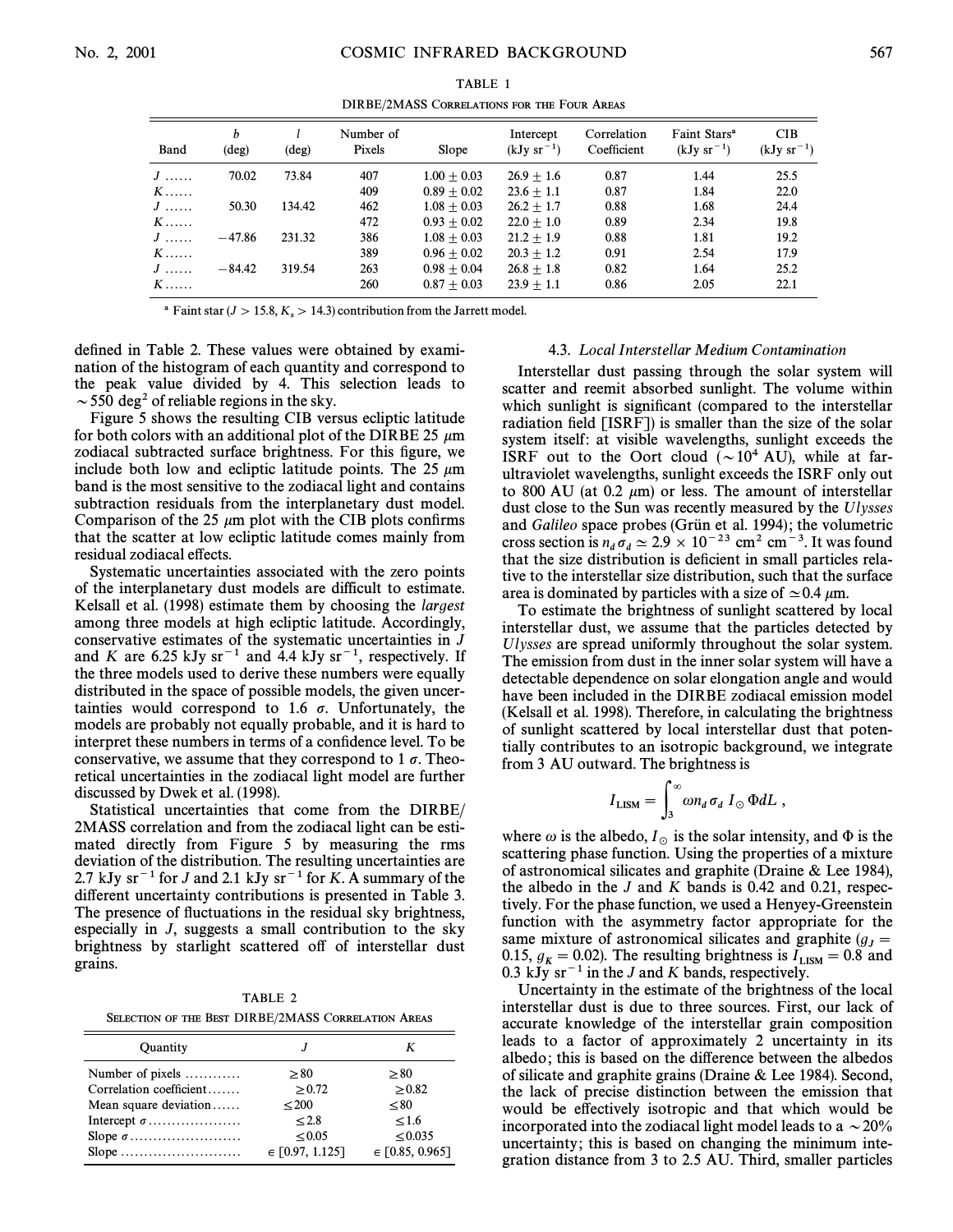

FIG. 5.—CIB vs. ecliptic latitude for J (top) and K (middle). Only pixels with Galactic  $|b| > 40^\circ$ , good DIRBE/2MASS correlation, and low DIRBE 240  $\mu$ m are plotted. Bottom: Total DIRBE flux at 25  $\mu$ m vs. ecliptic latitude for comparison. The same zodiacal light subtraction features appear in the three maps. The main uncertainty comes therefore from the zodiacal light; resulting CIB values are  $22.9 \pm 7.0$  kJy sr<sup>-1</sup> (54.0 $\pm$  16.8 nW m<sup>-2</sup> sr<sup>-1</sup>) and 20.4  $\pm$  4.9 kJy sr<sup>-1</sup> (27.8  $\pm$  6.7 nW m<sup>-2</sup> sr<sup>-1</sup>) for J and K, respectively.

that are not detected by Ulysses may be present at larger distances from the Sun; these particles are likely to produce an insignificant scattering because of the weakness of sunlight at large distances from the Sun. To summarize, we estimate the CIB as follows: CIB(J) = 22.9  $\pm$  7.0 kJy sr<sup>-1</sup>  $(54.0 \pm 16.8 \text{ nW m}^{-2} \text{ sr}^{-1})$  and  $CIB(K) = 20.4 \pm 4.9 \text{ kJy}$  $sr^{-1}$  (27.8  $\pm$  6.7 nW m<sup>-2</sup> sr<sup>-1</sup>).

# 5. DISCUSSION

### 5.1. Comparison with Previous Studies

Previous estimations of the CIB in K are 16.4  $\pm$  4.4 kJy sr<sup>-1</sup> and 14.8  $\pm$  4.1 kJy sr<sup>-1</sup>, by Gorjian et al. (2000) and Wright (2001), respectively. The difference between these values and the estimation given in this paper

| TABLE 3                              |  |
|--------------------------------------|--|
| UNCERTAINTIES: VALUES FOR 1 $\sigma$ |  |

| <b>Ouantity</b>                                                                             |                                                   | K                                                  |
|---------------------------------------------------------------------------------------------|---------------------------------------------------|----------------------------------------------------|
| 2MASS flux per DIRBE pixel ( $5 < J \le 15.8$ , $5 < K_s \le 14.3$ ; kJy sr <sup>-1</sup> ) | Removed<br>$4.2 \times 10^{-5}$<br>$\lt 2$<br>2.2 | Removed<br>$4.5 \times 10^{-5}$<br>$\lt$ 2.<br>2.1 |
|                                                                                             | $< 10$ , no consequence<br>.                      | $<$ 10, no consequence<br>$2.5 \times 10^{-5}$     |
|                                                                                             | 6.25<br>1.6<br>7.0                                | 2.1<br>4.4<br>0.6<br>4.9                           |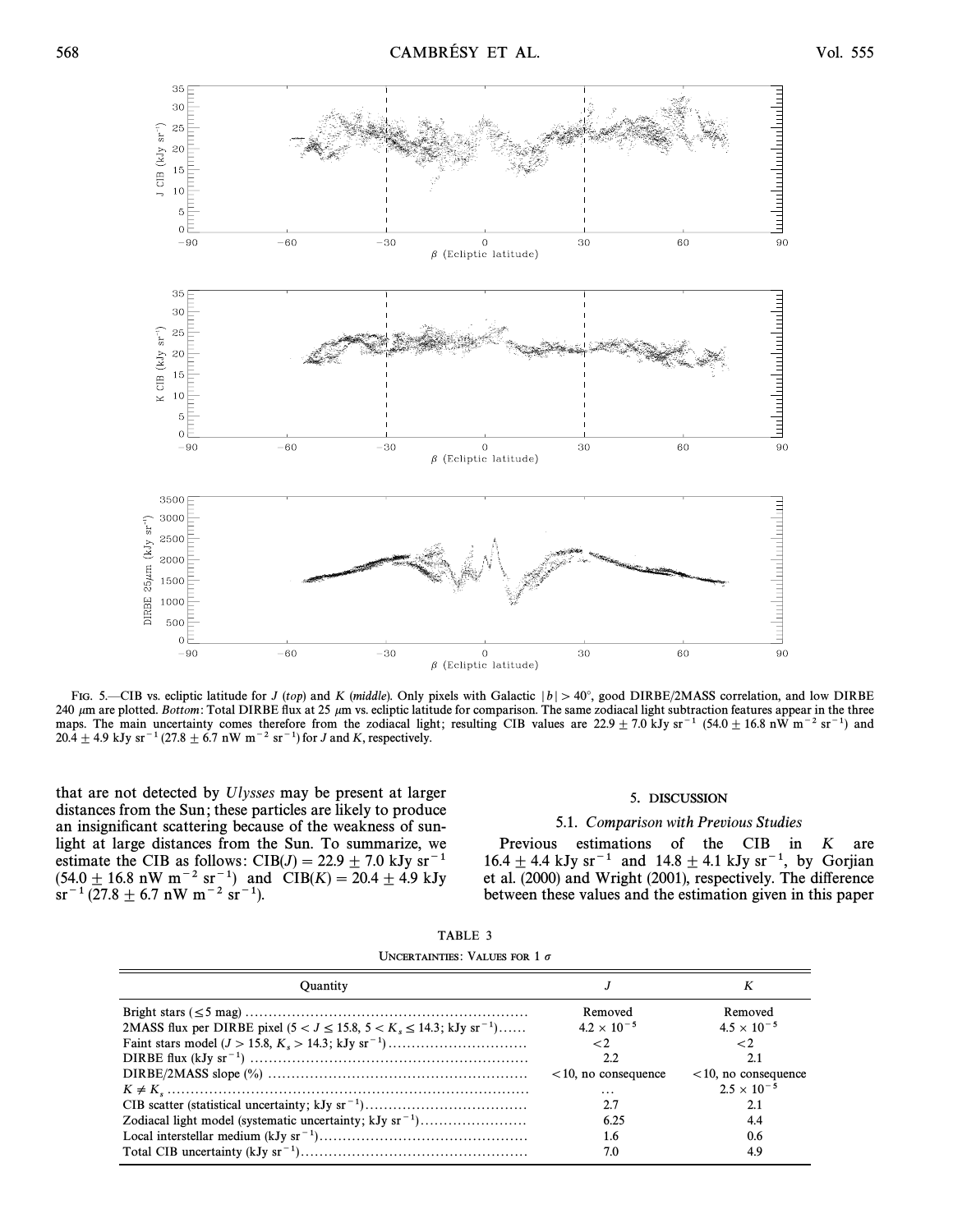is within the measurement uncertainties (1  $\sigma$ ) and thus is in good agreement. Most of the difference can be attributed to the zodiacal light subtraction because we used the Kelsall et al. (1998) model and they used the Wright (1998) model.

The estimation of the CIB in  $J$  can be compared to the weak limit of  $12.0 \pm 6.3$  kJy sr<sup>-1</sup> proposed by Wright (2001). The discrepancy with our value (22.9  $\pm$  7.0 kJy sr<sup>-1</sup>) can be explained by the zodiacal light subtraction, since Wright would find  $25.8 \text{ kJy sr}^{-1}$  with the Kelsall et al. (1998) interplanetary dust model.

Kashlinsky & Odenwald (2000) have investigated the CIB fluctuations in the DIRBE maps from 1.25  $\mu$ m to 4.9  $\mu$ m. Fluctuations on the DIRBE beam scale are expected to be  $10\% - 20\%$  of the total CIB flux (A. Kashlinsky 2000, private communication). Their values of 6.5 $^{+1.5}_{-2.9}$  and 4.3<sup> $+1.2}_{-2.7}$ </sup> kJy sr<sup>-1</sup> (92% confidence level) for J and K, respectively, are therefore in agreement with our results in both bands.

#### 5.2. Galaxy Counts

Galaxy counts and the CIB are closely related : at least part of the CIB is due to the integrated surface brightness of galaxies for all redshifts. In the past decade, many efforts have been made to obtain galaxy counts in a wide range of magnitudes. T. H. Jarrett et al. (2001, in preparation) performed large-scale studies with  $2MASS$  (2350 deg<sup>2</sup>), which provide galaxy counts for  $8 \leq J \leq 15$  and  $8 \leq K_s \leq 14$ .<br>Bershady Lowenthal & K.00 (1998) obtained ground-Bershady, Lowenthal, & Koo (1998) obtained groundbased observations up to 24 mag in  $J$  and  $K$  with the Keck 10 m telescope. Saracco et al. (1999) used the ESO New Technology Telescope (NTT) and obtained galaxy counts for  $17 \le J \le 24$  and  $16 \le K \le 22$ . Deeper observations are possible with the Hubble Deep Field of the Hubble Space Telescope (HST), and Thompson et al. (1999) reached 29 and 28 mag in the HST filters F110W and F160W, which correspond roughly to  $I + J$  and H, respectively.

Figure 6 shows the cumulative brightness of galaxies up to  $J = 29$  and  $K = 28$  mag. For the faintest J and K region  $(24–30$  mag), we used the HST measurements, assuming  $m_{F110W} - m_J = 0$  and  $m_{F160W} - m_K = 0$ . The resulting error<br>can be neglected since the contribution of these very faint can be neglected since the contribution of these very faint

galaxies to the total brightness is small (9% of the total energy in J, only 3% in K). But note that 90% of the energy is in the ranges  $12 \le J \le 24$  and  $14 \le K \le 22$ .

Uncertainties on galaxy counts come from the Poisson statistics ( $\sigma = \sqrt{N}$ ) and from completeness limitations and corrections. By comparing galaxy counts in the literature, we find that the number of galaxies by range of magnitude N is consistent to within a factor of 1.75, which we adopt as a conservative value for the uncertainty. We find a J-band total brightness of 3.6  $\pm$  0.8 kJy sr<sup>-1</sup> for galaxies and a K-band total brightness of  $5.3 \pm 1.2$  kJy sr<sup> $-1$ </sup>, which is in good agreement with Pozzetti et al. (1998), who obtained 5.8 kJy  $sr^{-1}$  in the K band.

The integrated galaxy counts are smaller than our DIRBE/2MASS CIB estimations, even compared with the 95% confidence level. We can address the possibility of large diffuse galaxy halos that would not be included in the galaxy luminosities (because of their faintness), and we find that, to reduce the discrepancy between galaxy surface brightness and our CIB value to less than 1  $\sigma$ , an increase of each galaxy luminosity by a factor 3.6 and 2.4 is required in  $J$  and  $K$ , respectively. If we assume that galaxy photometries are correct, a significant part of the energy in the CIB is not detected in sources. The slope of the galaxy luminosity function is observed to flatten for  $K > 17$ (Saracco et al. 1997), and the resulting slope for the cumulative brightness is almost 0 for  $K > 25$  mag. For J, the slope change in the luminosity function is not as pronounced as for K, but the slope of the cumulative brightness is also close to 0 for  $J > 25$ . Consequently, the slope of the galaxy luminosity function must increase for fainter magnitudes or other contributions to the near-infrared background must be invoked. To summarize, the brightness of the cosmic background found in this paper  $(\S 4)$  is greater than the integrated brightness of galaxy counts by  $19.3 \pm 7.8$  kJy  $sr^{-1}$  (46.3  $\pm$  18.7 nW m<sup>-2</sup> sr<sup>-1</sup>) at J and 15.1  $\pm$  6.1 kJy  $sr^{-1}$  (20.6  $\pm$  8.3 nW m<sup>-2</sup> sr<sup>-1</sup>) at K.

#### 5.3. Other Possible Contributions to the CIB

Although galaxies appear to be unable to explain the brightness of the cosmic background, there are other pos-



FIG. 6.—Comparison of the CIB with the cumulative brightness derived from galaxy counts. Data are from 2MASS (Jarrett et al. 2001, in preparation), ESO/NTT (Saracco et al. 1999), ESO 2.2 m (Saracco et al. 1997), Keck (Bershady et al. 1998), and HST (Thompson et al. 1999). Error bars correspond to a 95% (2  $\sigma$ ) confidence level. A significant part of the energy is still not detected in sources for both colors.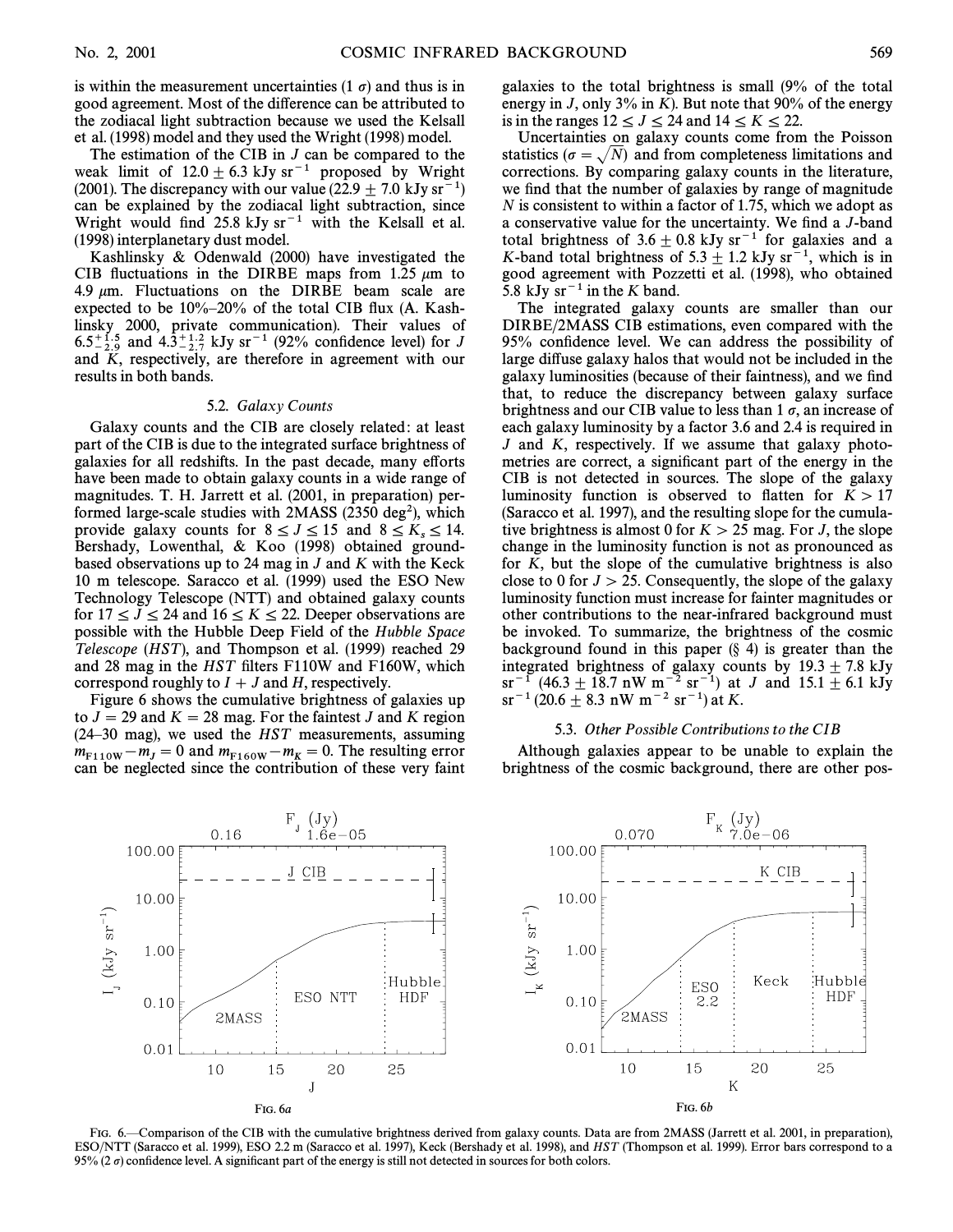sible sources of energy production that could lead to an isotropic cosmic background in the near-infrared. An early burst of star formation inside or outside of galaxies (i.e., either in primeval galaxies or in Population III stars) would result in a nearly uniform and isotropic background (Bond, Carr, & Hogan 1986). The photospheric emission from these stars would be redshifted into the infrared. For  $z_* \sim 10$ , the background due to high mass stars will neek at 10, the background due to high-mass stars will peak at wavelengths of 1  $\mu$ m, and the background due to intermediate-mass stars will be in the range  $0.5-2 \mu m$ ; for  $z_* \sim 100$ , the background due to high-mass stars will peak at wavelengths of 10  $\mu$ m, and the background due to intermediate-mass stars will be in the range 0.5–6  $\mu$ m. The gap between our background estimation and galaxy count contributions could be due to Population III stars. The present abundance of heavy elements limits the amount of early star formation such that Population III stars are not likely to give a very significant mass contribution to the universe as a whole (Bond et al. 1986), but the amount of star formation required to explain the near-infrared cosmic background does not violate metallicity constraints. The implications of such early star formation, for the small-scale density fluctuations of primordial matter and for the nature of the intergalactic medium, would be significant.

Depending on the power spectrum of small-scale density fluctuations, a population of black holes could form before the formation of galaxies. The accretion of surrounding material by these holes would generate energy that would make an isotropic background today. The temperature of the accretion disk would be  $\sim 10^5$  K, and the accretion luminosity would be redshifted into the near-infrared if the accretion is active at  $z_{bh} \sim 30{\text -}50$  (Carr 1994). Our observed<br>L-band background brightness, after subtracting the inte-J-band background brightness, after subtracting the integrated light from galaxies, could be explained by the accretion luminosity of a population of black holes. Such black holes would not comprise enough dark matter to close the universe, and their total mass would not violate constraints on the total baryon density inferred from models of primordial nucleosynthesis, but such a large population of objects (comparable to the total mass of galaxies) would contribute significantly to the total inventory of baryons.

Massive particles that survive until redshift  $z<sub>v</sub>$  then subsequently decay into photons will produce a background of decay photons that is subsequently redshifted (Bond et al. 1986). For example, part of the J- and K-band background could be produced by the decay of relic 100 eV neutrinos at redshift  $z_v \sim 300$ . The number of plausible models is very large, and we can only speculate whether the background is due to such decaying particles.

#### 6. CONCLUSION

The integration of the 2MASS catalog over 550 deg<sup>2</sup> (i.e.,  $\sim$  5500 DIRBE pixels) leads to an estimate of the CIB for J and K of 22.9  $\pm$  7.0 kJy sr<sup>-1</sup> (54.0  $\pm$  16.8 nW m<sup>-2</sup> sr<sup>-1</sup>)

and 20.4  $\pm$  4.9 kJy sr<sup>-1</sup> (27.8  $\pm$  6.7 nW m<sup>-2</sup> sr<sup>-1</sup>), respectively.

We have selected the most reliable areas of the sky by eliminating pixels contaminated by bright stars, low Galactic latitude regions, low ecliptic latitude regions, and possible cirrus cloud contribution. A study of  $DIRBE-2MASS$  versus ecliptic latitude clearly shows that the zodiacal light is responsible for most of the statistical uncertainty ( $\sim 2$  kJy sr<sup>-1</sup>). The interplanetary dust model contains a systematic error, which is actually the dominant uncertainty in our results ( $\sim$  5 kJy sr<sup>-1</sup>).

The integrated brightness of known galaxies (down to  $\sim$  29 mag) represents only a fraction of the CIB. Although the uncertainties due to residual contribution of the zodiacal light are significant, the discrepancy between  $DIRBE-2MASS$  and galaxy counts would suggest that a significant part of the energy is still not observed in discrete sources. The slope of the galaxy luminosity functions may increase for galaxies fainter than 30 mag, in which case the counts would agree with the CIB values. However, models predict other possible contributions to the background at these wavelengths (Bond et al. 1986) such as a burst of star formation in primeval galaxies or in Population III stars  $(z \approx 10)$ , very massive black holes (accreting from an uniform pregalactic medium at  $z \approx 40$ ), or massive decaying big bang relic particles ( $z \approx 300$ ). We have put new constraints on the near-infrared that encourage revisiting the importance of those contributions to the CIB in cosmological models.

The Space Infrared Telescope Facility may extend this result for the L band at 3.5  $\mu$ m and might be able to constrain the contributions of the different components to the background.

The final 2MASS catalogs will permit a more accurate study of the near-infrared excess : 100% of the sky will still be available after integration on the DIRBE beam,  $\sim 75\%$ after bright star removal (only 18% for the 2MASS Second Release presently used), and about  $5000 \text{ deg}^2$  at high Galactic and ecliptic latitudes. This coverage should allow us to investigate structures in the zodiacal light and may help to improve interplanetary dust models.

We are grateful to Roc Cutri for his help in accessing the 2MASS data and for his critical reading of this paper and to George Helou for helpful discussions. This publication makes use of data products from 2MASS, which is a joint project of the University of Massachusetts and the Infrared Processing and Analysis Center/California Institute of Technology, funded by NASA and NSF. The COBE data sets were developed by the NASA Goddard Space Flight Center under the guidance of the COBE Science Working Group and were provided by the NSSDC. L. Cambrésy acknowledges partial support from the Lavoisier grant of the French Ministry of Foreign Affairs.

- Arendt, R. G., et al. 1998, ApJ, 508, 74
- Bahcall, J. N., & Soneira, R. M. 1980, ApJS, 44, 73
- Bershady, M. A., Lowenthal, J. D., & Koo, D. C. 1998, ApJ, 505, 50 Bond, J. R., Carr, B. J., & Hogan, C. J. 1986, ApJ, 306, 428 Campins, H., Rieke, G. H., & Lebofsky, M. J. 1985, AJ, 90, 896 Carr, B. 1994, ARA&A, 32, 531
- 
- 
- 
- Cutri, R. M., et al. 2000, Explanatory Supplement to the 2MASS Second Incremental Data Release
- Draine, B. T., & Lee, H. M. 1984, ApJ, 285, 89
- Dwek, E., & Arendt, R. G. 1998, ApJ, 508, L9
- - Dwek, E., et al. 1998, ApJ, 508, 106
	- Elias, J. H. 1978, ApJ, 223, 859
	- Gardner, J. P., Sharples, R. M., Frenk, C., & Carrasco, B. 1997, ApJ, 480, L99
	- Garwood, R., & Jones, T. 1987, PASP, 99, 453
	- Gispert, R., Lagache, G., & Puget, J.-L. 2000, A&A, 360, 1 Gorjian, V., Wright, E. L., & Chary, R. R. 2000, ApJ, 536, 550
	-
	- Grün, E., Gustafson, B., Mann, I., Baguhl, M., Morfill, G. E., Staubach, P.,<br>Taylor, A., & Zook, H. A. 1994, A&A, 286, 915
	- Hauser, M. G., et al. 1998a, ApJ, 508, 25